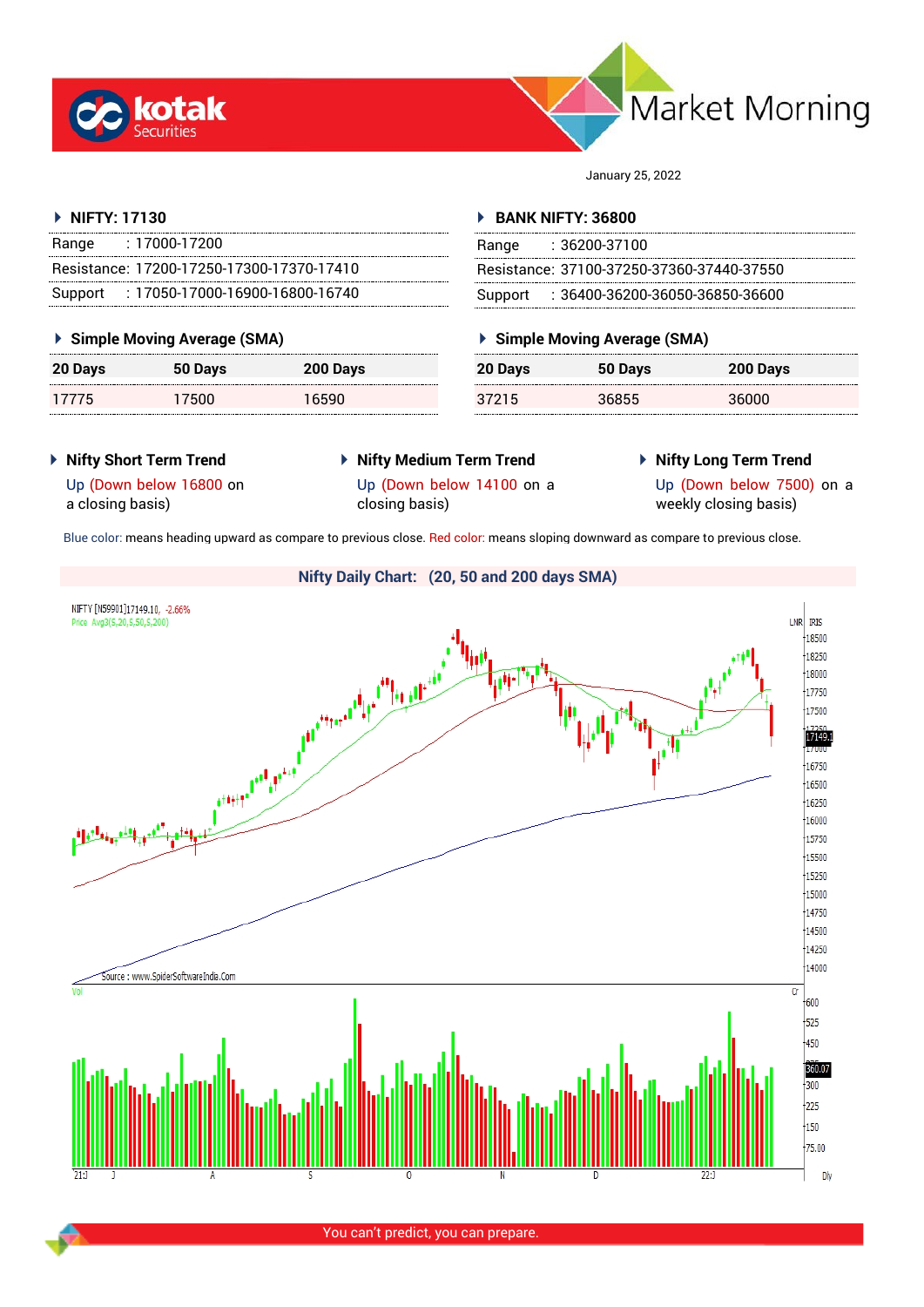#### **Market Analysis**

Sensex witnessed a sharp intraday fall. Nifty ends 500 points lower while the Sensex was down by 1650 points. sectoral indices shed over 5 per cent. Technically, after muted opening the nifty broke the 50 day SMA and post **Nifty/Sensex Daily View:** The benchmark indices registered selling pressure 5 days in a row, on Monday the nifty/ All the major sectoral indices traded in the red but a sharp selloff was seen in Reality and Metal indices. Both the breakdown it witnessed selling pressure throughout the day. However, after an over 600/2000 points fall, the nifty/ Sensex took the support near 17000/57000 and trimmed some losses in the last hour of trade. On daily charts, the index has formed a long bearish candle and after a long time, it has closed below 50 day SMA which is broadly negative. the trading setup suggests that due to the oversold situation strong pullback rally is not ruled out, if the index succeed to trade above 17050/57150 above the same the index could move up to 17300- 17450/57800-58100. On the flip side, dismissal of 17050/57150 would trigger one more leg of correction up to 16900-16800/56800-56500. The market is the texture is extremely volatile hence short term traders remain cautious and be very selective at current levels.

#### **RATING SCALE (PRIVATE CLIENT GROUP)**

| <b>BUY</b>             | $\qquad \qquad -$        | A condition that indicates a good time to buy a stock. The exact circumstances of the signal will be determined by the indicator that an<br>analyst is using.  |
|------------------------|--------------------------|----------------------------------------------------------------------------------------------------------------------------------------------------------------|
| SELL                   | $\overline{\phantom{0}}$ | A condition that indicates a good time to sell a stock. The exact circumstances of the signal will be determined by the indicator that an<br>analyst is using. |
| <b>Stop Loss Order</b> | $\overline{\phantom{0}}$ | An instruction to the broker to buy or sell stock when it trades beyond a specified price. They serve to either protect your profits or<br>limit vour losses.  |

#### **FUNDAMENTAL RESEARCH TEAM (PRIVATE CLIENT GROUP)**

**Shrikant Chouhan Arun Agarwal Amit Agarwal, CFA Hemali Dhame**

**Jatin Damania Purvi Shah Rini Mehta K. Kathirvelu** Metals & Mining, Midcap Pharmaceuticals Research Associate Support Executive jatin.damania@kotak.com [purvi.shah@kotak.com](mailto:purvi.shah@kotak.com) rini.mehta@kotak.com [k.kathirvelu@kotak.com](mailto:k.kathirvelu@kotak.com)

+91 22 6218 6440 +91 22 6218 6432 +91 80801 97299 +91 22 6218 6427 **Sumit Pokharna** Pankaj Kumar

# Oil and Gas, Information Tech Midcap sumit.pokharna@kotak.com pankajr.kumar@kotak.com

+91 22 6218 6438 +91 22 6218 6434

Head of Research Auto & Auto Ancillary Transportation, Paints, FMCG Banking & Finance [shrikant.chouhan@kotak.com](mailto:shrikant.chouhan@kotak.com) arun.agarwal@kotak.com agarwal.amit@kotak.com Hemali.Dhame@kotak.com +91 22 6218 5408 +91 22 6218 6443 +91 22 6218 6439 +91 22 6218 6433

**TECHNICAL RESEARCH TEAM (PRIVATE CLIENT GROUP)** 

[shrikant.chouhan@kotak.com](mailto:shrikant.chouhan@kotak.com) [amol.athawale@kotak.com](mailto:amol.athawale@kotak.com) Research Associate +91 22 6218 5408 +91 20 6620 3350 [sayed.haider@kotak.com](mailto:sayed.haider@kotak.com)

**Shrikant Chouhan Amol Athawale Sayed Haider**

+91 22 62185498

### **DERIVATIVES RESEARCH TEAM (PRIVATE CLIENT GROUP)**

+91 79 6607 2231 +91 22 6218 5497 +91 33 6615 6273

**Sahaj Agrawal Prashanth Lalu Prasenjit Biswas, CMT, CFTe** [sahaj.agrawal@kotak.com](mailto:sahaj.agrawal@kotak.com) [prashanth.lalu@kotak.com](mailto:prashanth.lalu@kotak.com) [prasenjit.biswas@kotak.com](mailto:prasenjit.biswas@kotak.com)